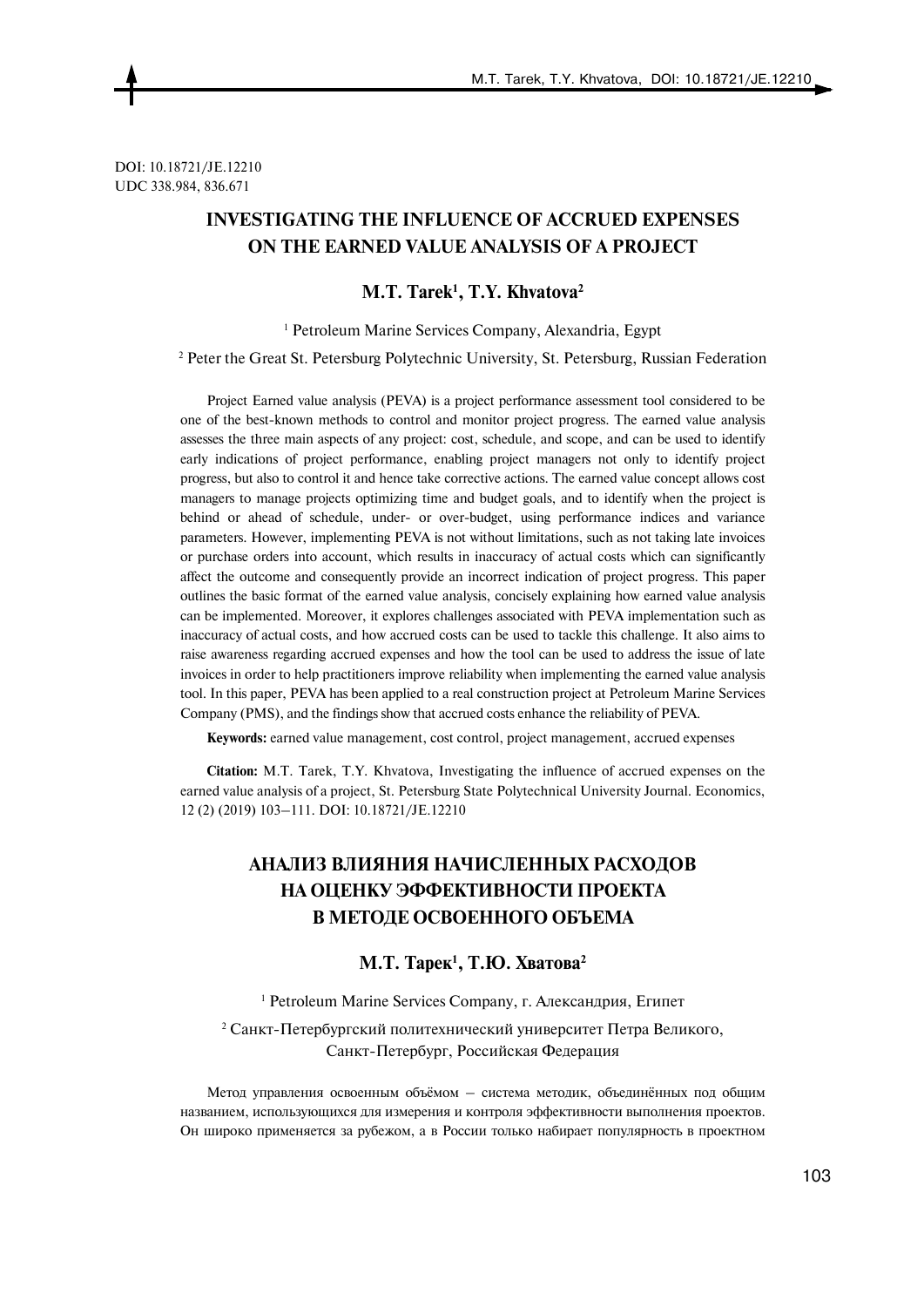управлении с учетом обновления Practice Standard for Earned Value Management, PMI. Данный метод применяется в финансовом управлении проектами или в рамках контроллинга крупных проектно-ориентированных организаций. Метод соединяет в себе анализ всего объема работ по проекту с планом выполнения работ и стоимостью его выполнения. Он основан на применении ряда числовых показателей, рассчитываемых по ходу проекта, и может использоваться для ранней диагностики и контроля эффективности выполнения проекта. Концепция освоенного объема позволяет управлять проектом, оптимизируя временные и бюджетные цели, а также идентифицировать опережение или отставание проекта от намеченных этапов и/или от запланированного бюджета на основе индексов результативности и параметров отклонений. Метод управления освоенным объемом имеет ряд ограничений: например, он не учитывает счета к оплате и заказы на приобретение товара, что приводит к неточностям в подсчете реальных затрат. А это, в свою очередь, может сильно повлиять на конечный результат и исказить картину исполнения проекта. Цель исследования – анализ влияния начисленных расходов на оценку эффективности проекта в рассматриваемом методе. Изучены особенности применения метода управления освоенным объемом, проведен анализ его недостатков, например неточности подсчета реальных затрат. Предлагается усовершенствовать метод управления освоенным объемом путем добавления в подсчеты данных о начисленных расходах и «поздних» счетах. Усовершенствованный подход иллюстрируется подсчетами, проведенными на реальных данных строительного проекта Нефтяной морской сервисной компании (Petroleum Marine Services Company, PMS). Показывается, что учет начисленных расходов увеличивает надежность применения метода управления освоенным объемом.

**Ключевые слова:** метод управления освоенным объемом, контроль издержек, управление проектами, начисленные расходы

**Ссылка при цитировании:** Taрeк M.T., Хватова Т.Ю. Анализ влияния начисленных расходов на оценку эффективности проекта в методе освоенного объема // Научнотехнические ведомости СПбГПУ. Экономические науки. 2019. Т. 12, № 2. С. 103–111. DOI: 10.18721/JE.12210

*Introduction.* The Project earned Value Analysis (PEVA) is a very effective tool that is mainly used to assess ongoing project performance and progress in quantitative measures at any point during the life of the project against a baseline plan or expectations. It involves the integration of schedule, work scope, and cost. PEVA compares original cost estimates to the actual work performed to determine whether the project is on the budget or not. Moreover, it allows project managers to take corrective actions in terms of cost and duration by extrapolating current trends of a project. Understanding and analysis of those trends provide accurate forecasts of project performance [1]. The earned value management analysis is considered one of the most straightforward and most widely used techniques for monitoring and controlling projects [2].

The traditional method to assess the progress of the project is manually done by calculating the difference between planned cost and actual cost incurred in a project which is very difficult in terms of manually tracking and handling the difference between actual costs and planned costs which does not help managers to get the real progress of the project.

The basic concepts of earned value were originally implemented by the US Department of Defense in the early 1960s [3]. Earned value analysis is a technique that can be applied to the management of all capital projects, in any industry, while employing any contracting approach [4]. Earned value analysis provides project assessments, if correctly applied, to maintain control over the budget, schedule, and scope of several types of projects [5].

The most fundamental part of the Earned value analysis is that project progress is measured through the quantity of money instead of engineering quantity, and in this sense, the project progress would be reflected by work progress transformed from monetary units [6].

The structure of the paper is as follows: the introduction provides a short literature review and background for the research; in the part 1 the main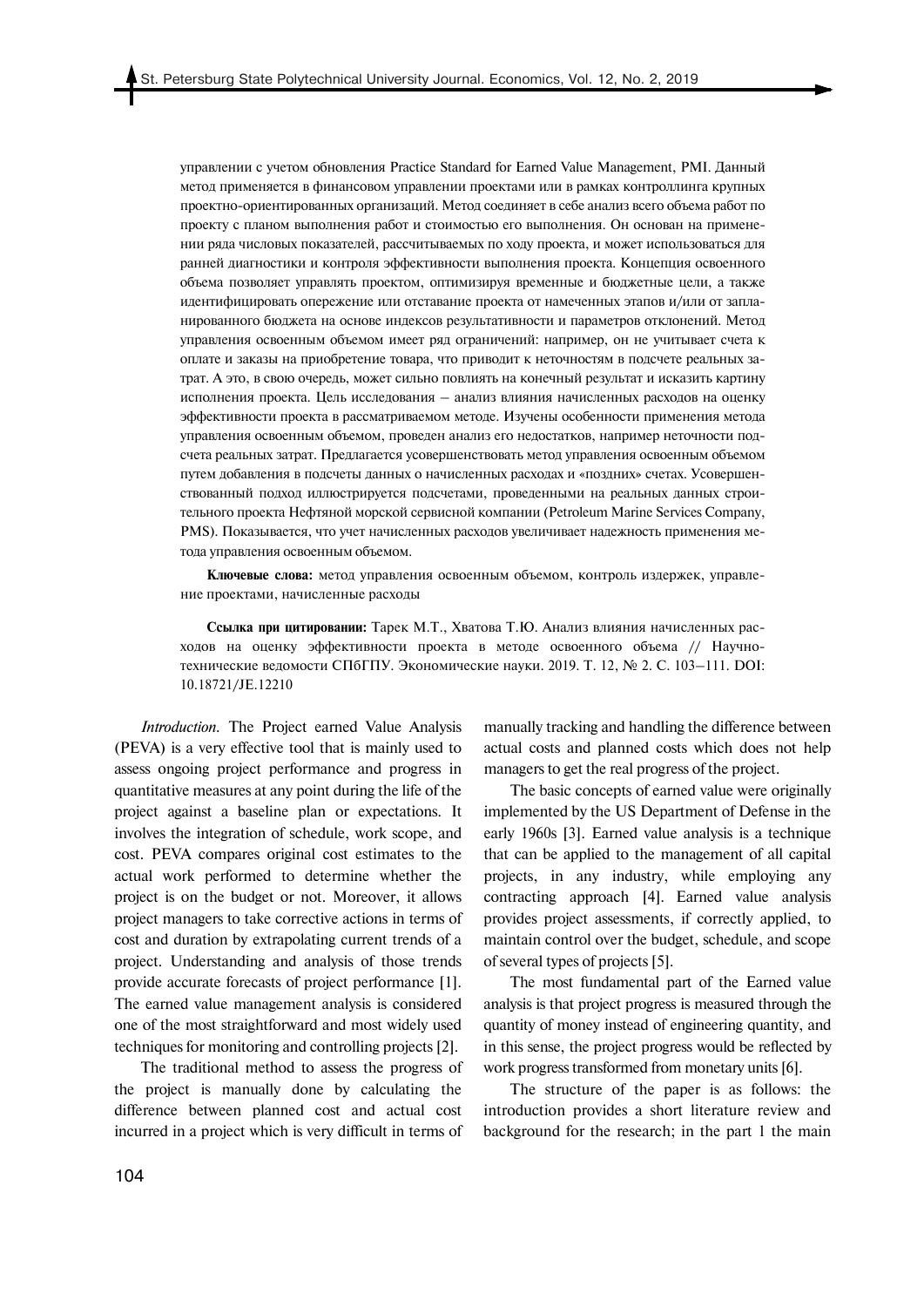research objective and tasks are defined, the main concepts of PEVA are explained. Further, in the part 2 the research methodology used to address research objectives is described. Part 3 applies and discusses the study findings by using real project cost data. The paper ends up with a conclusion and directions for further research.

## **1. Formulating the research problem**

There are some challenges associated with implementing PEVA technique. Actual costs inaccuracy is one of the main challenges encountered with the PEVA application. Therefore, the main objective of this study is to increase the accuracy of the PEVA by including the accrued expenses when calculating PEVA; consequently, this will lead to an increase in the validity of the method.

In order to achieve the above objective the following tasks should be performed;

 Exploring and illustrating the main concepts of the PEVA;

• Identify main challenges encountered with the accuracy of PEVA;

 Exploring the main concepts of accrued expenses, and how they may affect the project actual cost, and how to come over this problem. Defining to what extent accrued expenses influence the earned value analysis; suggesting an update to the PEVA to make it more reliable.

• Applying the new approach to real data, and proving the new approach is valid.

### *1.1. The concept of PEVA*

In PEVA, there are three data sources, the planned cost (budget), actual expenditure and the earned value which is the actual physical work done at a given time. Therefore, in PEVA the actual value of the work could be compared with the earned value and the estimated cost [4].

The three basic key parameters used in PEVA are as follows:

Budgeted Cost of Work Scheduled (BCWS) =

\n
$$
= \text{Planned Value (PV)};
$$

\n(1)

Budgeted Cost of Work Performance (BCWP) =

\n
$$
= \text{Earned Value (EV)};
$$

\n(2)

 Actual Cost of Work Performed (ACWP) = = Actual Cost (AC). (3)

**Actual Cost**: AC or known as actual cost work performed (ACWP). It measures the actual cost that has been incurred while accomplishing the work performed within a given time period.

**Planned Value**: PV or budgeted cost of work scheduled (BCWS) it measures the budgeted cost of all individual tasks/activities scheduled to be accomplished within a given time period.

**Earned Value:** EV or known as the budgeted cost of work performed (BCWP) indicates the sum of budgets for the work that has been accomplished already.

PV, EV, and AC are the basic metrics of the earned value analysis that generates performance indices and variances for project progress [7, 8].

# *1.2. Variances*

The variances are used to check the deviation of a project from the path of the original plan. The variances are as follows;

**Cost Variance**: It measures the difference between the proposed planned project and the current status on a specific date. It shows the variation of a project in form of cost. The formula used for calculating cost variance is,

Cost Variance (CV) = EV – AC = (2) – (3). (4)

A negative  $(-)$  cost variance means the project is over budget which means that the cost of performed work is higher than the planned cost. While a positive (+) cost variance means that the project is under budget which means that the performed work costs less than the planned budget for it. It is considered a good sign as it shows that the project cost is under control.

**Schedule Variance:** It is used to check the deviation of the current progress of the project from what was planned for the project [19]. In other words, It is used to compare the quantity of work performed to what has been scheduled to be performed within a given period of time. The formula for calculating the schedule variance is,

Schedule Variance (SV) =  $EV - PV = (2) - (1)$ . (5)

A negative  $(-)$  SV indicates that the project is behind schedule which means that the project took more time than what was planned to be done within a given period of time. While a positive  $(+)$  SV means that the project is ahead of schedule which means that it took less time than what was planned.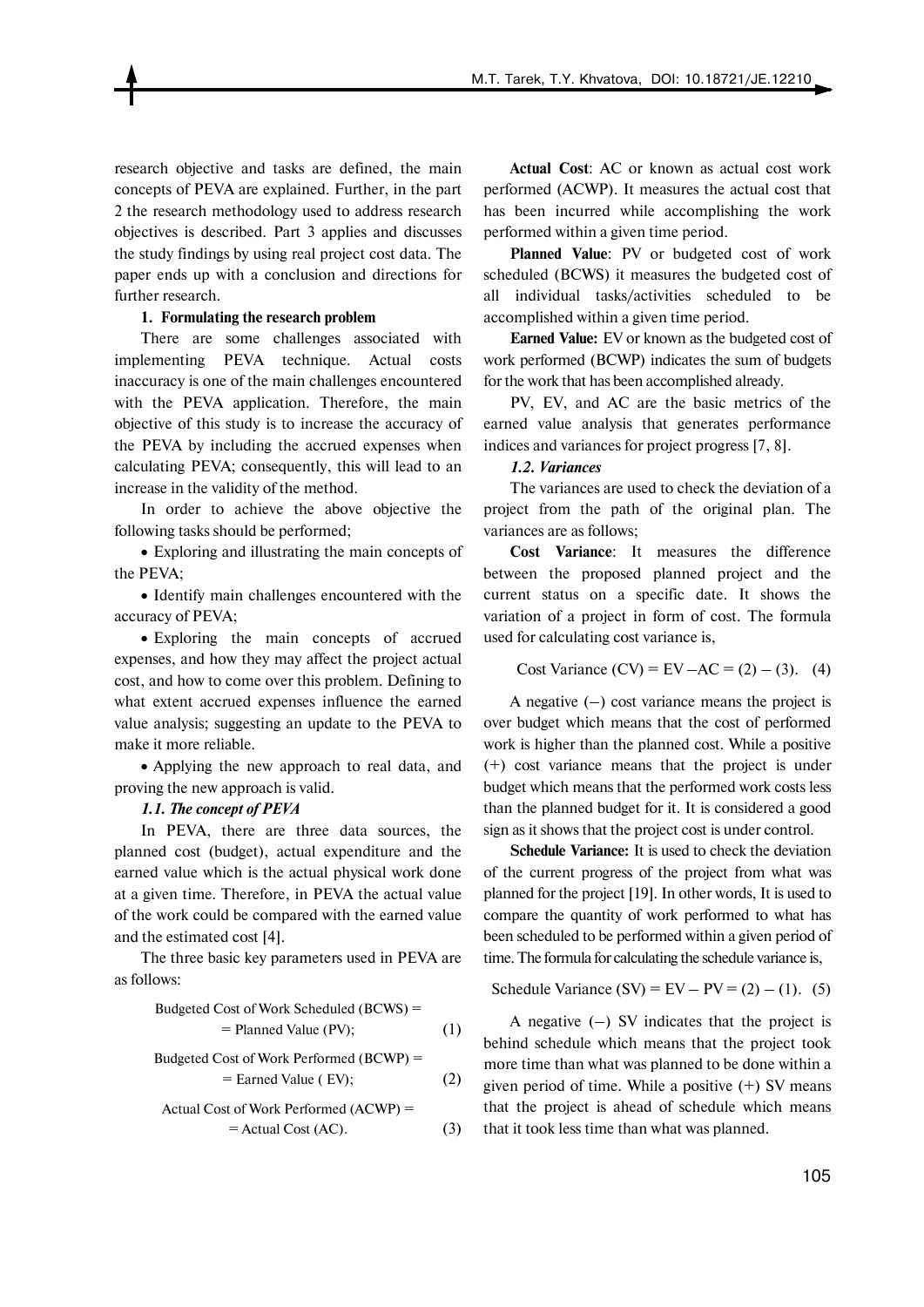#### *1.3. Performance Indices*

**Cost Performance Index (CPI):** The ratio of the cost of work performed (EV) to actual cost (AC). It compares the planned and actual value of works done. The formula for calculating the CPI is,

$$
CPI = EV / AC = (2) / (3); \tag{6}
$$

• If CPI higher than 1, it indicates that the project is under budget  $(CPI > 1)$ 

• If CPI less than 1, it indicates that the project is over budget (CPI  $\leq$  1)

**Schedule Performance Index (SPI):** The ratio of the work performed (EV) to the planned progress (PV). It compares the cost of work done and planned cost of work. The formula for calculating the SPI is given by;

$$
SPI = EV / PV = (2) / (1); \tag{7}
$$

• If SPI higher than 1, it indicates that the project is ahead schedule;

• If SPI less than 1, it indicates that the project is behind schedule.

#### *1.4. Forecasting Indicators*

Earned value analysis (PEVA) can also be used to forecast project spending. Project forecasting is determined by three indicators, as follows [9];

# **Budget at Completion (BAC):**

the total budget of the whole project. (8)

**Estimation at Completion (EAC):** is calculated at the date of reporting to serve as a forecast of total project costs. It shows the deviations effect on the total project cost. The formula for calculating the EAC is given by;

 $EAC = AC + ETC = (3) + (10).$  (9)

**Estimation to Complete (ETC):** This is the estimated remaining cost to complete the project from any given time. It is the difference between the Estimate at Completion (EAC) (8) and the Actual cost (AC) (3).

$$
ETC = EAC - AC = (9) - (3). \tag{10}
$$

**Variance at Completion (VAC):** It is an indication to know if the project in under budget or over budget, by calculating the difference between Budget at completion (BAC) (8) and Estimate at Completion (EAC) (9). If the result is positive it means that the project is under budget, and if the result is negative it means that the project is over budget.

$$
VAC = BAC - EAC = (8) - (9). \tag{11}
$$

The following figure is a graphical representation of earned value parameters;



**Fig. 1.** Key Measures and Metrics from an Earned Value Management System [10]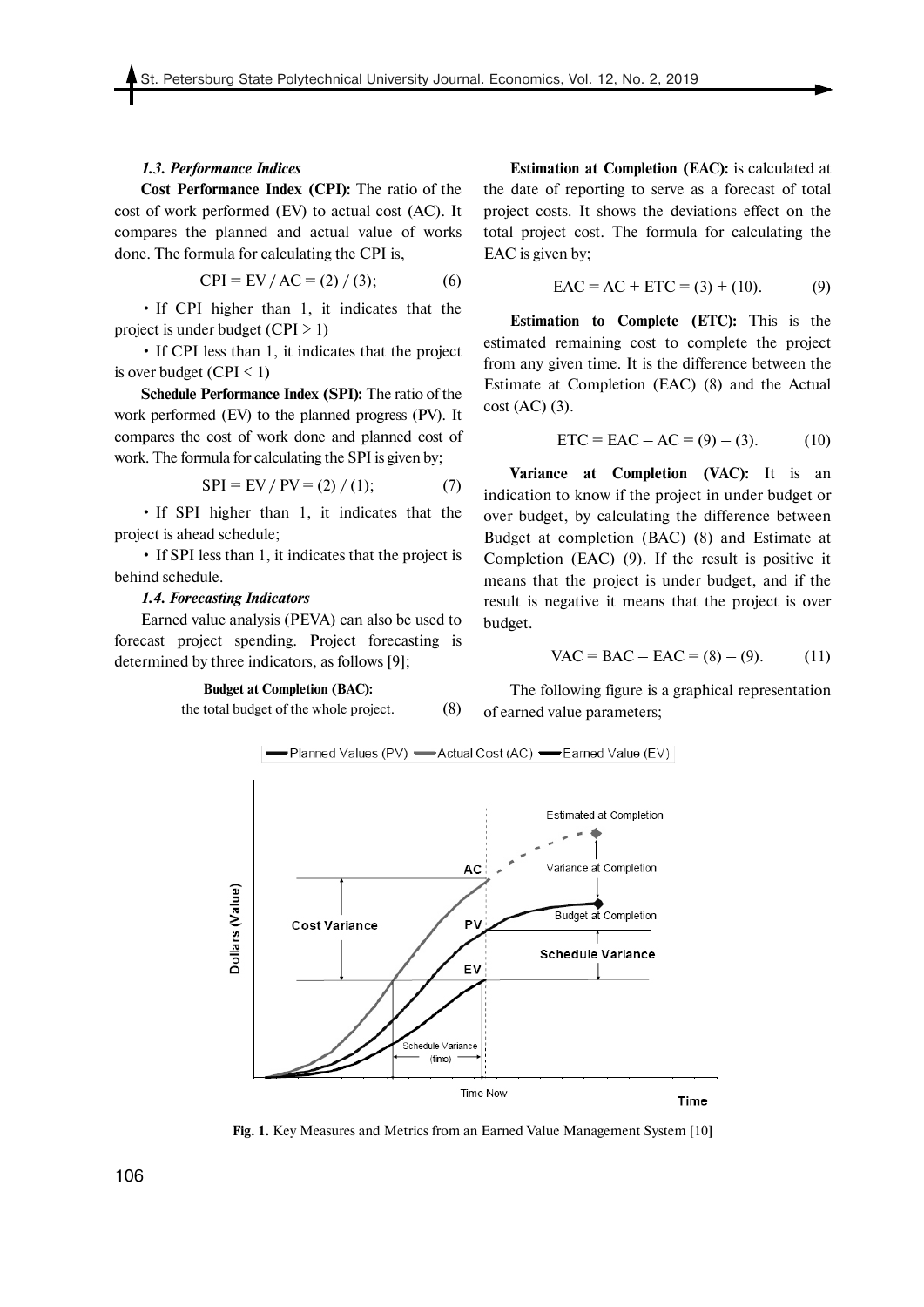The above figure illustrates the main concept of the earned value analysis as follows [1];

• Planned Value (PV): the baseline for the analysis, cumulated planned costs at the time of their incurrence;

• Earned Value (EV): the measure of physical progress expressed by the cumulated planned cost of works actually done related to time;

• Actual Value (AC): the cumulated paid amount for work done related to time;

• Budget at Completion (BAC): the total approved budget of the whole project;

• Schedule Variance (SV): the planned duration of the project, it is an estimate of duration variance.

### *1.5. Forecasting Scenarios*

The Estimate at Completion can be calculated based on three scenarios depending on the performance.

**Scenario 1:** The project will continue to perform to the end the same as it was performing during the first stage. In this scenario, the Estimate at Completion (EAC) can be calculated as follows;

$$
EAC = BAC / CPI.
$$
 (12)

**Scenario 2:** The project will continue to perform as planned before commencing into the project. The Estimate at Completion in Scenario 2 is calculated as follows**:**

$$
EAC = AC + (BAC - EV). \tag{13}
$$

**Scenario 3:** Project will continue to perform based on the current CPI and SPI. Let us assume that the project is over budget and behind the schedule and the project should be finished on time. In this case, CPI and SPI should be taken into consideration when calculating the Estimate at Completion (EAC) using the following formula;

$$
EAC = AC + (BAC - EV) / (CPI * SPI).
$$
 (14)

#### *1.6. Problem Statement*

Project earned value analysis (PEVA) technique is an effective analytical tool when used properly, as implementing the PEVA technique helps monitor project performance and progress at any time during the life cycle of executing the project. However, implementing PEVA is not without limitations, such as not taking late invoices or purchase orders into account, as which results in inaccuracy of actual costs. Therefore, the accuracy of the actual costs plays a vital role in the earned value analysis. One of the major earned value management challenges is in most of the cost systems the expenditure is recognized when it is incurred specifically when invoices received and/or paid. Sometimes there is a considerable time lag between completion of work packages and receiving the invoices .This time lag depends on different credit periods and can vary from a month in most cases to three months in some cases after the work was actually done. Therefore, using information from an organization's Management Information System (MIS), such as the Enterprise Resources Planning (ERP) system for PEVA calculations can be very misleading [11].

## *1.7. Research Methodology*

As discussed in the previous section that earned value analysis will not work efficiently unless accurate actual costs are obtained. In order to tackle this problem, the actual costs should be adjusted and this can be done by adding the actual cost from the organization's ERP system, plus the estimate for pending invoices for work finished, and this concept is named Accrued Expenses or Estimated Actual Costs. Estimated Actual Costs is an adjusted value of the actual costs that represents the costs which have been incurred for material and subcontracted items for which earned value has been earned but invoices have not been shown in the cost system [11].

In most cases, the estimated actual cost is typically required for material costs, subcontracts, labour subcontracts and other direct costs such as salaries, purchased labour and travel expenses [12]. The estimated actual cost information is collected from various sources such as invoices, purchase orders, time-card registration, or contract change orders. The Control Account Manager is responsible to monitor if the earned value is claimed and the invoices have not been paid, estimated actual cost should be incorporated into actual costs [13, 14].

#### *1.8. Estimated Actual Cost Implementation*

Once the item or the material is received and the earned value is claimed while actual costs do not appear, then the estimated AC should be collected and calculated from various credible sources such as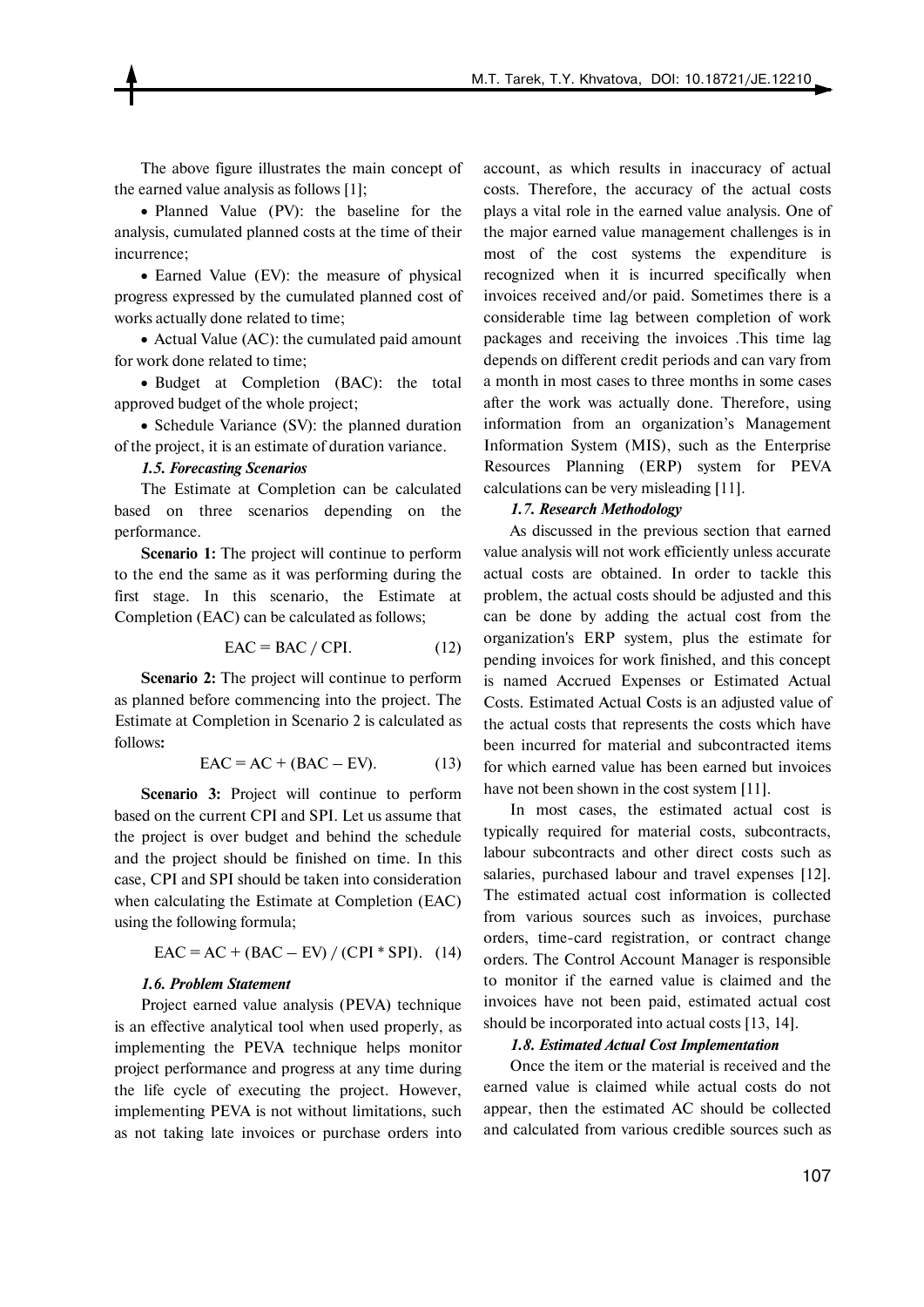invoices [15–17]. The Estimated AC then should be integrated with the earned value management software. Before the transaction is due, the Estimated AC adjustments should be reversed [18, 19]. Otherwise, when for example the invoice is paid the actual cost data from the accounting system is transferred automatically to the earned value software, consequently, the Estimated AC will be counted once more [20].

## **3. Results and Discussion**

### *3.1. Illustrative Application of PEVA*

The following example is real project progress after six months. This is a construction project of a barge vessel accommodation at Petroleum Marine Services Company. PMS is one of the major Construction & Marine Services Contractor in Egypt and the Middle East. It shows project progress without taking accrued expenses into consideration.

Table 1

| Work Package                            | <b>BCWS</b>          | <b>ACWP</b>        | %Progress | <b>BCWP</b>         |
|-----------------------------------------|----------------------|--------------------|-----------|---------------------|
|                                         | <b>Planned Value</b> | <b>Actual Cost</b> |           | <b>Earned Value</b> |
|                                         | \$100,000            | \$98,570           | 100%      | \$100,000           |
| $\overline{2}$                          | \$88,000             | \$90,233           | 100%      | \$88,000            |
| 3                                       | \$52,000             | \$40,019           | 90%       | \$46,800            |
| $\overline{4}$                          | \$121,000            | \$75,300           | 80%       | \$96,800            |
| 5                                       | \$300,000            | \$198,530          | 85%       | \$255,000           |
| 6                                       | \$55,000             | \$32,350           | 90%       | \$49,500            |
| $7\overline{ }$                         | \$23,000             | \$0.00             | $0\%$     | \$0.00              |
| 8                                       | \$17,000             | \$0.00             | $0\%$     | \$0.00              |
| 9                                       | \$50,000             | \$0.00             | $0\%$     | \$0.00              |
| 10                                      | \$255,000            | \$0.00             | $0\%$     | \$0.00              |
| <b>BAC</b>                              | \$1,061,000          | \$535,002          |           | \$636,100           |
| Cost Variance $(CV = EV - AC)$          |                      | \$101,098.00       |           |                     |
| Cost Performance Index (CPI = $EV/AC$ ) |                      | 1.19               |           |                     |
| Schedule Variance $(SV = EV - PV)$      |                      | \$136,100.00       |           |                     |

#### **Earned Value Analysis Calculations**



Schedule Performance Index (SPI = EV/PV) 1.27

**Fig. 2.** S-Curve, Project's Progress before Adding Accruals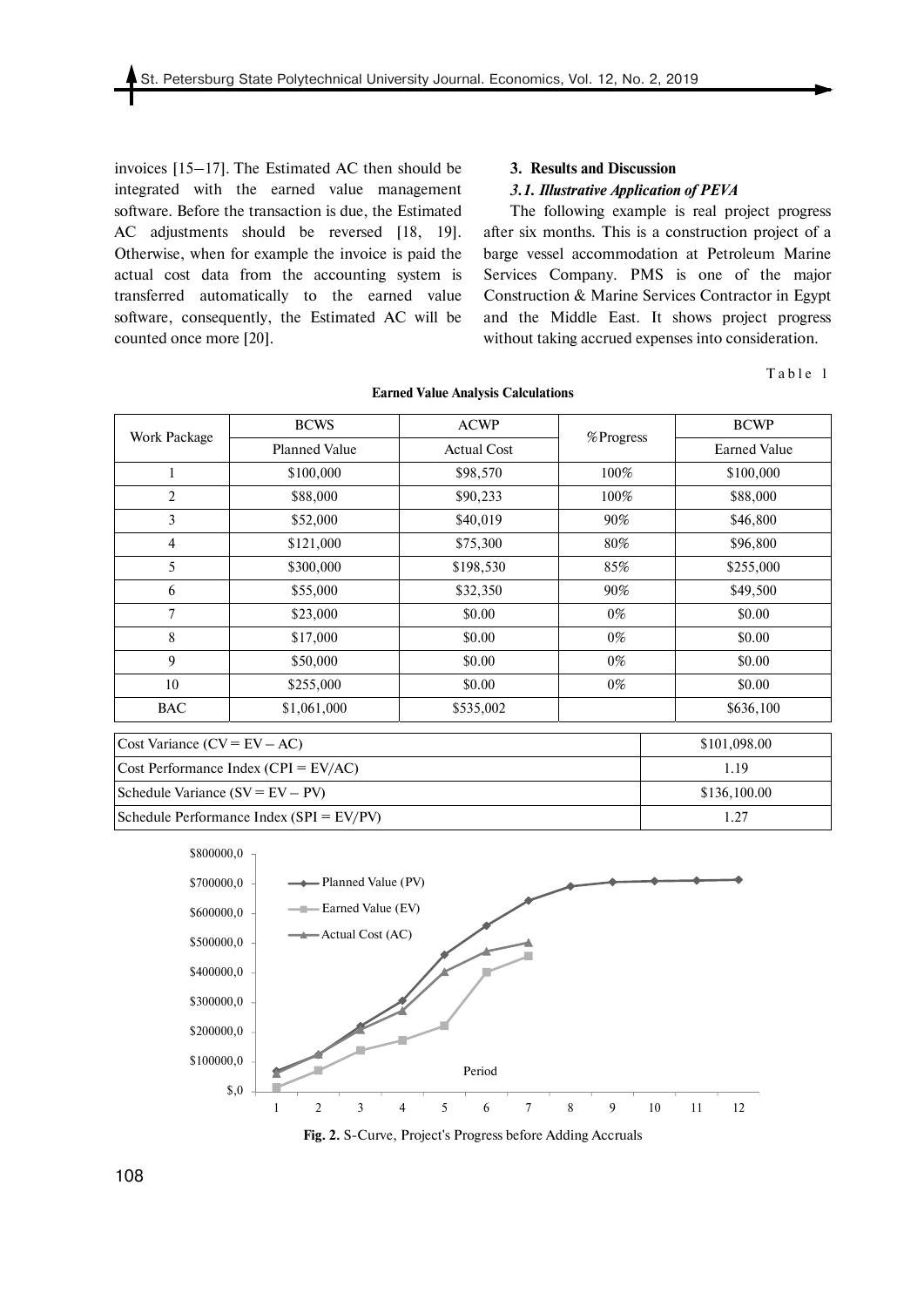|  |  | n. |  |  |  |
|--|--|----|--|--|--|
|--|--|----|--|--|--|

| WP                                           | <b>BCWS</b>          | <b>ACWP</b>        | <b>Estimated ACWP</b> | Adjusted           |                | <b>BCWP</b>         |  |
|----------------------------------------------|----------------------|--------------------|-----------------------|--------------------|----------------|---------------------|--|
|                                              | <b>Planned Value</b> | <b>Actual Cost</b> | Accruals              | <b>Actual Cost</b> | Progress%      | <b>Earned Value</b> |  |
| 1                                            | \$100,000            | \$98,570           | \$23,500              | \$122,070          | 100%           | \$100,000           |  |
| $\overline{2}$                               | \$88,000             | \$90,233           | \$15,740              | \$105,973          | 100%           | \$88,000            |  |
| 3                                            | \$52,000             | \$40,019           | \$4,950               | \$44,969           | 90%            | \$46,800            |  |
| 4                                            | \$121,000            | \$75,300           | \$15,320              | \$90,620           | 80%            | \$96,800            |  |
| 5                                            | \$300,000            | \$198,530          | \$33,715              | \$232,245          | 85%            | \$255,000           |  |
| 6                                            | \$55,000             | \$32,350           | \$7,850               | \$40,200           | 90%            | \$49,500            |  |
| 7                                            | \$23,000             | \$0.00             | \$0.00                | \$0.00             | $0\%$          | \$0.00              |  |
| 8                                            | \$17,000             | \$0.00             | \$0.00                | \$0.00             | $0\%$          | \$0.00              |  |
| 9                                            | \$50,000             | \$0.00             | \$0.00                | \$0.00             | $0\%$          | \$0.00              |  |
| 10                                           | \$255,000            | \$0.00             | \$0.00                | \$0.00             | $0\%$          | \$0.00              |  |
| <b>BAC</b>                                   | \$1,061,000          |                    |                       | \$636,077          |                | \$636,100           |  |
| Cost Variance $(CV = EV - AC)$               |                      |                    |                       |                    | $$-325,525.00$ |                     |  |
| Cost Performance Index (CPI = $EV/AC$ )      |                      |                    |                       |                    | 0.73           |                     |  |
| Schedule Variance $(SV = EV - PV)$           |                      |                    |                       |                    | \$136,100.00   |                     |  |
| Schedule Performance Index ( $SPI = EV/PV$ ) |                      |                    |                       |                    | 1.27           |                     |  |

**Earned Value Calculations After Adding Accrued Expenses** 



**Fig. 3.** S-Curve, Project's Progress after Taking Accrued Expenses into Consideration

One can interpret from the above figure that the project is ahead schedule and under budget, which gives positive sign about the project progress. In the following example, the estimated actual cost concept was applied to the same project and the results were as follows;

The Fig. 3 shows how adding accrued expenses to the Actual Costs (AC) can give a more reliable outcome of the project progress which means that

neglecting the accrued expenses can give a false indication of project progress.

*Conclusion.* Earned Value Analysis is one of the most effective techniques of a project cost control if only applied properly. Effective use of earned value analysis should be supported by good cost and schedule control systems.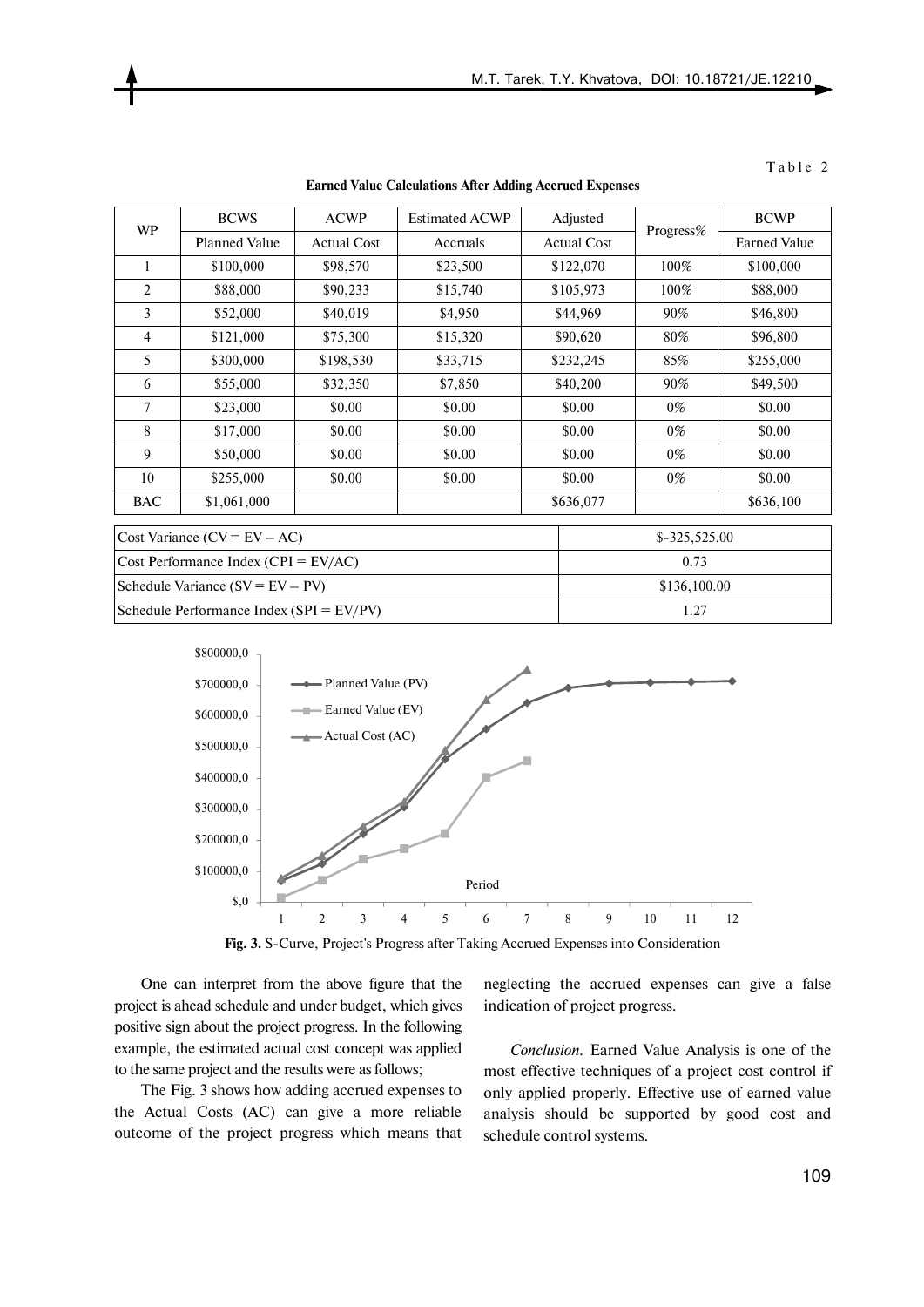The paper presented the following;

• an overview of the main concepts of earned value analysis;

 challenges associated with its implementation with a focus on the inaccurate actual costs and how to overcome this problem;

 accrued cost expenses main concept and how it can be used in PEVA in order to obtain reliable results;

• an application of accrued expenses concept on a vessel construction project at PMS company and the results have proved that this

[1] **R. Burke,** Project management: planning and control techniques. New Jersey, USA, 2013.

[2] **L.L. Willems, M. Vanhoucke,** Classification of articles and journals on project control and earned value management. International Journal of Project Management, 33 (7) (2015) 1610–1634.

[3] **S. Young, D. Tremblay, R.J. Yardley,** The US Department of Defenses Earned Value Management Analyst Workforce. 2016, RAND Corporation National Defense Research Institute Santa Monica United States.

[4] **Q.W. Fleming, J.M. Koppelman,** Earned value project management. 2016. Project Management Institute.

[5] **M. Salari, M. Bagherpour, J. Wang,** A novel earned value management model using Z-number. International Journal of Applied Decision Sciences, 7 (1) (2014) 97–119.

[6] **B. Chen, Y. Song,** A Study on Comprehensive Analysis and Control of Cost and Progress of Architectural Decoration Engineering from the Angle of Earned Value. in 2017 International Conference on Education, Economics and Management Research (ICEEMR 2017). 2017. Atlantis Press.

[7] **H.L. Chen, W.T. Chen, Y.L. Lin,** Earned value project management: Improving the predictive power of planned value. International Journal of Project Management, 34 (1) (2016) 22–29.

[8] **S. Globerson,** Using the earned value approach for controlling overhead cost in construction projects. The Journal of Modern Project Management, 5 (2) (2017).

[9] **D. Lock,** The essentials of project management. 2017: Routledge.

[10] **K. Henderson,** The benefits of earned value management for «strategic commercial imperatives». 2005, Paper presented at PMI® Global Congress Asia Pacific, Singapore. Newtown Square, PA: Project Management Institute.

[11] **M.J.A. Lukas, P. Cce, EVM.** 01 Earned Value Analysis–Why it Doesn't Work. AACE International Transactions, 2008.

**TAREK Marvan T.** E-mail: marwantarek1993@gmail.com **KHVATOVA Tatiana Y.** E-mail: khvatova.ty@spbstu.ru

adjustment gives a more reliable application of the PEVA.

By using accrued expenses, the inaccuracy of the project can be evaluated. Therefore, the project managers and practitioners may get to know the real status of the project, as it allows them to not only to efficiently control the project but also to generate more reliable forecasts.

Future research can be directed towards the integration and the application of the accrued expenses concepts and the application of the earned value analysis on Management Information Systems (MIS).

**REFERENCES** 

[12] **C. Muriana, G. Vizzini,** Project risk management: A deterministic quantitative technique for assessment and mitigation. International Journal of Project Management, 3 5(3) (2017) 320–340.

[13] **F. Acebes [et al.],** Stochastic earned value analysis using Monte Carlo simulation and statistical learning techniques. International Journal of Project Management, 33 (7) (2015) 1597–1609.

[14] **D. Bryde, C. Unterhitzenberger, R. Joby,**  Conditions of success for earned value analysis in projects. International Journal of Project Management, 36 (3) (2018) 474–484.

[15] **A. Webb,** Using earned value: a project manager's guide. 2017: Routledge.

[16] **S.A. Kurdukov,** Applications of a method of the mastered volume for electric power industry management in cost of modernization of the enterprises, Upravlenie ekonomicheskimi sistemami: elektronniy nauchnii zhurnal. 2011.

[17] Rukovodstvo k Svodu znaniy po upravleniyu proyektami (Rukovodstvo PMBOK®). Pyatoye izdaniye, Izdatel: Project Management Institute. Inc. 14 Campus Boulevard. Newtown Square. Pennsylvania 19073-3299 USA.

[18] **S.D. Furta,** O problemakh ispolzovaniya metoda osvoyennogo obyema dlya analiza statusa proyekta. URL: http://www.e-xecutive.ru/community/magazine

/1146354-stanislav-furta-o-problemah-ispolzovaniya-

metoda-osvoennogo-obema-dlya-analiza-statusa-proekta/ (data obrashcheniya: 25.05.2016).

[19] Practice Standard for Earned Value Management, Published by: Project Management Institute. Inc. Four Campus Boulevard. Newtown Square. Pennsylvania 19073- 3299 USA.

[20] Kontseptsiya kontrolinga: Upravlencheskiy uchet, sistema otchetnosti. Byudzhetirovaniye. Horvath&Partners: perevod s nem. 3-е izd. M.: Alpina Biznes Buks, 2008.